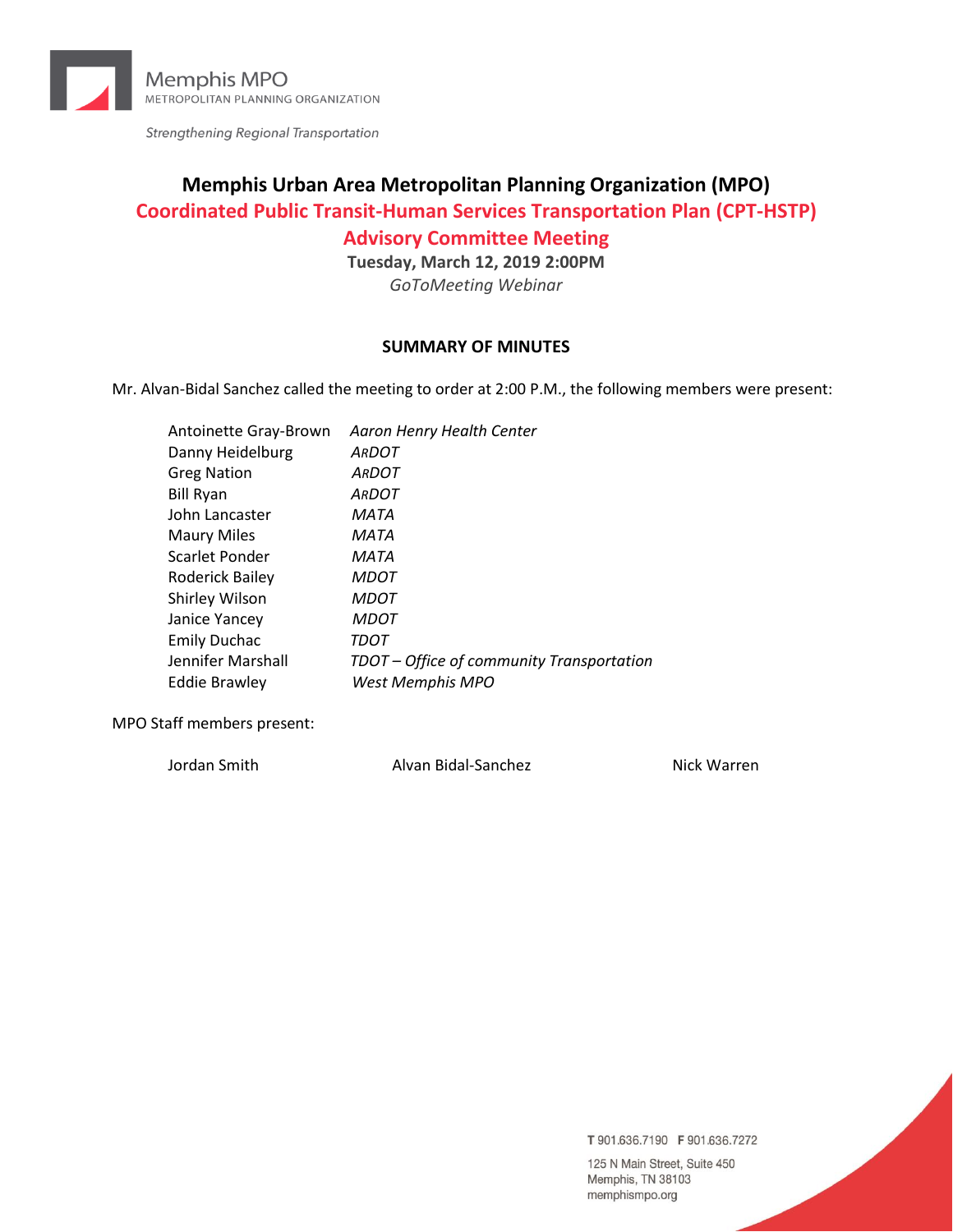#### 1) **Welcome and Introductions**

Mr. Alvan Bidal-Sanchez welcomed the committee members and laid out the agenda of the meeting.

#### 2) **Memphis MPO Announcements**

Mr. Sanchez described the 5310 updates from MATA, TDOT, MDOT, and ARDOT. These included categories of accessible infrastructure, accessible vehicles, the One-Click, One-Call Center, and capital purchases. Afterward, Mr. Maury Miles made a correction that 5, not 6 agencies had been receiving vehicles as part of the continuing implementation of the 2016 grants, as it had gone out of business. Ms. Antoinette Gray-Brown asked what the update was for DeSoto County, and Mr. Sanchez reiterated the update concerning the Timber Hills Region IV Mental Health Agency. Ms. Janice Yancey commented that the update was correct and that Timber Hills had been operating in the area for a long time.

Mr. Sanchez also explained that the next update to the CPT-HSTP is planned for 2021, and asked for the committee's thoughts on four issues concerning the update: general (any suggested changes from last plan), geography (should the area be expanded or contracted), strategies (how are they being implemented so far), and future (potential public-private partnerships). The committee members did not yet have any comment at this time.

### 3) **Arkansas Statewide Transit Coordination Plan, ARDOT, Greg Nation**

Mr. Nation presented information about ARDOT's plan. Listed below are some of the main takeaways from that presentation:

- Challenges included power sharing, collection of performance data, and border state coordination
- They developed several performance measures to monitor progress, including ridership data, community satisfaction, percentage of transit demand met, percentage of key destinations served, and percentage of providers that are coordinating with the state
- They conducted over 1,000 riders surveys, some online but many on paper
- Human Services agencies were surveyed as well
- They developed a County Transportation Needs Index and resulting map, which was used in the 5310 project selection process (conducted in part by the Coordination Council that assisted in the development of the plan)
- Link to the approved plan: [https://www.arkansashighways.com/public\\_transportation/ARDOT%20Transit%20Coordina](https://www.arkansashighways.com/public_transportation/ARDOT%20Transit%20Coordination%20Plan%202018.pdf) [tion%20Plan%202018.pdf](https://www.arkansashighways.com/public_transportation/ARDOT%20Transit%20Coordination%20Plan%202018.pdf)

#### *Q: Mr. Sanchez asked the extent to which MPOs were involved in this plan.*

*A: Mr. Nations responded that while eight MPOs were invited and some participated, the level of involvement was not as much as they had hoped.* 

## 4) **Sephora Plant Partnership, Aaron Henry Health Center, Antoinette Gray-Brown**

Ms. Gray-Brown began with a video telling the stories of and interviews with people involved in the program; workers, parents, Sephora management, and others. The video focused on the impact on the participants' lives and opportunities. Link[: https://www.youtube.com/watch?v=cM93tH-E\\_BY](https://www.youtube.com/watch?v=cM93tH-E_BY)